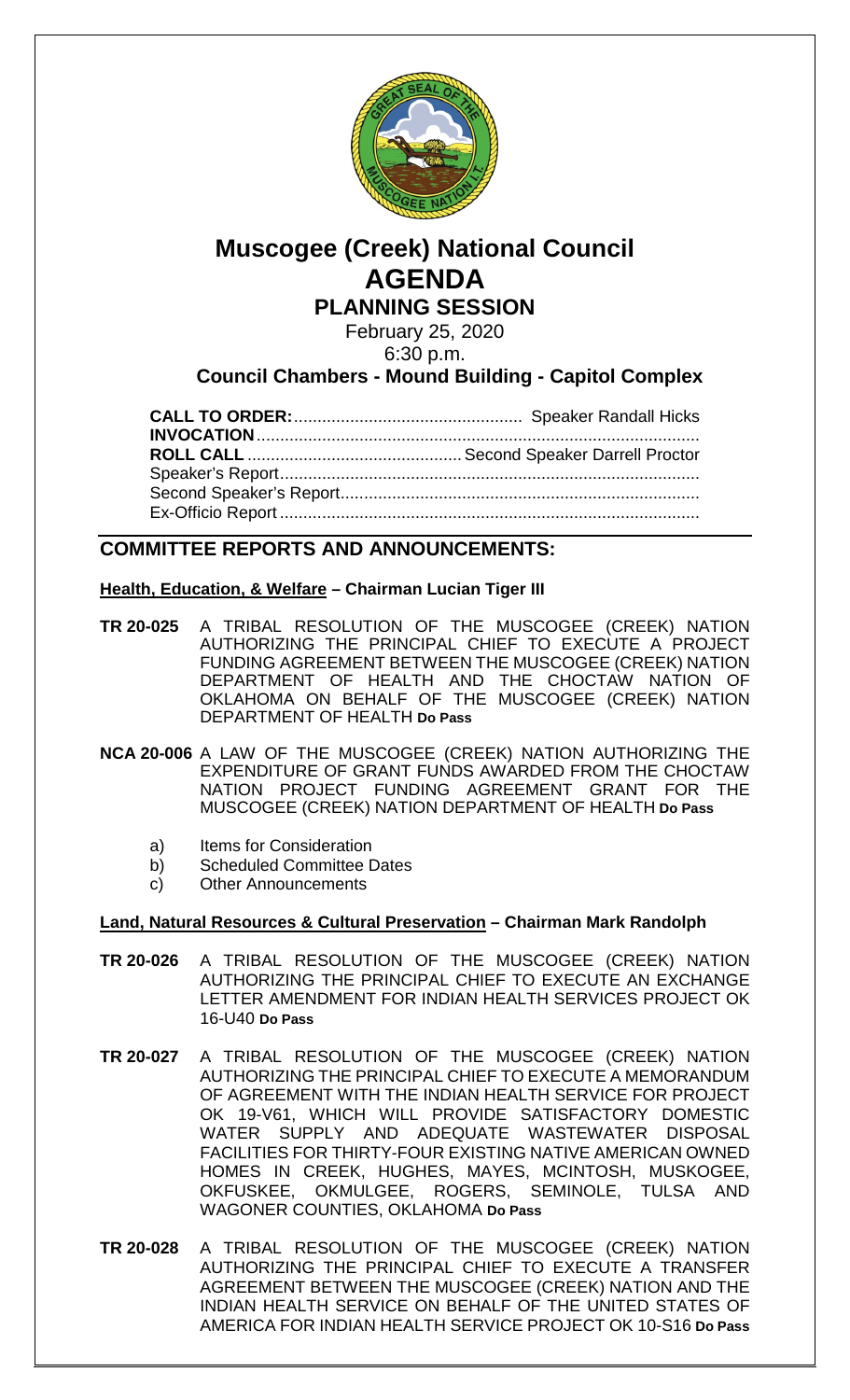### Planning Session February 25, 2020 Page 2

- **TR 20-031** A TRIBAL RESOLUTION OF THE MUSCOGEE (CREEK) NATION AUTHORIZING THE PRINCIPAL CHIEF TO EXECUTE A MEMORANDUM OF UNDERSTANDING WITH MUSKOGEE CITY-COUNTY PORT AUTHORITY FOR IMPROVEMENTS TO BATFISH ROAD **Do Pass**
- **TR 20-033** A TRIBAL RESOLUTION OF THE MUSCOGEE (CREEK) NATION AUTHORIZING THE PRINCIPAL CHIEF TO EXECUTE A MEMORANDUM OF UNDERSTANDING WITH THE OKLAHOMA DEPARTMENT OF TRANSPORTATION FOR THE IMPROVEMENT OF A ROADWAY WITHIN OKMULGEE COUNTY, OKLAHOMA, BY THE MUSCOGEE (CREEK) NATION TRIBAL TRANSPORTATION PROGRAM **Do Pass**
	- a) Items for Consideration
	- b) Scheduled Committee Dates
	- c) Other Announcements

#### **Business, Finance & Justice – Chairman William Lowe**

- **TR 20-029** A TRIBAL RESOLUTION OF THE MUSCOGEE (CREEK) NATION AUTHORIZING THE PRINCIPAL CHIEF TO EXECUTE CERTAIN AGREEMENTS WITH TRUE DIGITAL SECURITY ON BEHALF OF THE MUSCOGEE (CREEK) NATION OFFICE OF CHILD SUPPORT ENFORCEMENT **Do Pass**
- **TR 20-030** A TRIBAL RESOLUTION OF THE MUSCOGEE (CREEK) NATION AUTHORIZING THE PRINCIPAL CHIEF TO SUBMIT A GRANT APPLICATION TO THE DEPARTMENT OF JUSTICE, OFFICE OF COMMUNITY ORIENTED POLICING SERVICES (COPS), 2020 COPS HIRING PROGRAM (CHP) GRANT PROGRAM FOR THE MUSCOGEE (CREEK) NATION LIGHTHORSE POLICE DEPARTMENT **Do Pass**
- **TR 20-036** A TRIBAL RESOLUTION OF THE MUSCOGEE (CREEK) NATION AUTHORIZING THE PRINCIPAL CHIEF TO EXECUTE AN ORDER FORM AND MASTER SERVICES AGREEMENT (COLLECTIVELY, THE "AGREEMENT") WITH CISION US INC. **Do Pass**
- **TR 20-037** A TRIBAL RESOLUTION OF THE MUSCOGEE (CREEK) NATION AMENDING TR 18-099 (A TRIBAL RESOLUTION OF THE MUSCOGEE (CREEK) NATION CREATING A MUSCOGEE BUSINESS ASSESSMENT COMMITTEE) AS AMENDED BY TR 18-135 AND TR 19-070 **Do Pass**
- **TR 20-038** A TRIBAL RESOLUTION OF THE MUSCOGEE (CREEK) NATION APPROVING AND AUTHORIZING THE GAMING OPERATIONS AUTHORITY BOARD TO EXECUTE THE AGREEMENTS AND AMENDMENTS WITH SHIFT4 PAYMENTS, LLC **Do Pass**
- **NCA 20-007** A LAW OF THE MUSCOGEE (CREEK) NATION AMENDING NCA 13-200 (A LAW OF THE MUSCOGEE (CREEK) NATION APPROVING AND AUTHORIZING THE PRINCIPAL CHIEF TO EXECUTE AND FILE THE ARTICLES OF ORGANIZATION WITH THE OFFICE OF THE SECRETARY OF THE NATION TO FORM "ONEFIRE HOLDING COMPANY, LLC" UNDER THE MUSCOGEE (CREEK) NATION LIMITED LIABILITY COMPANY ACT AND APPROVING THE OPERATING AGREEMENT FOR "ONEFIRE HOLDING COMPANY, LLC") AS AMENDED BY NCA 14-080 AND NCA 14-178 AND NCA 18-121 **Do Pass**

#### **Referred Legislation:** No Referred Legislation

- a) Items for Consideration
- b) Scheduled Committee Dates
- c) Other Announcements